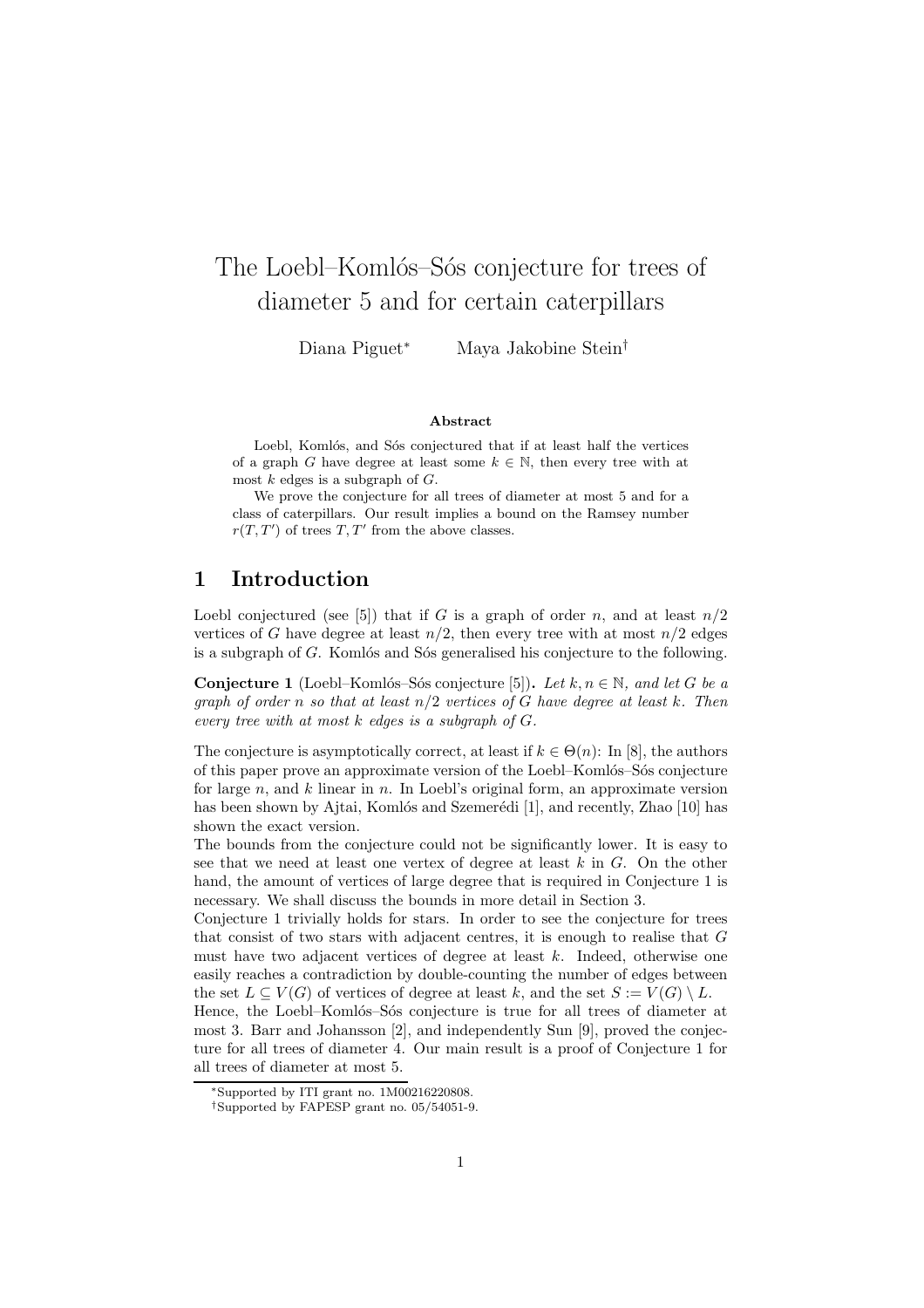**Theorem 2.** Let  $k, n \in \mathbb{N}$ , and let G be a graph of order n so that at least  $n/2$ vertices of G have degree at least  $k$ . Then every tree of diameter at most 5 and with at most k edges is a subgraph of G.

Paths and path-like trees constitute another class of trees for which Conjecture 1 has been studied. Bazgan, Li, and Wozniak [3] proved the conjecture for paths and for all trees that can be obtained from a path and a star by identifying one of the vertices of the path with the centre of the star.

We extend their result to a larger class of trees, allowing for two stars instead of one, under certain restrictions. Let  $\mathcal{T}(k, \ell, c)$  be the class of all trees with k edges which can be obtained from a path P of length  $k - \ell$ , and two stars  $S_1$ and  $S_2$  by identifying the centres of the  $S_i$  with two vertices that lie at distance c from each other on P.

**Theorem 3.** Let  $k, \ell, c, n \in \mathbb{N}$  such that  $\ell \geq c$ . Let  $T \in \mathcal{T}(k, \ell, c)$ , and let G be a graph of order n so that at least  $n/2$  vertices of G have degree at least k. If c is even, or  $\ell + c \geq |n/2|$  (or both), then T is a subgraph of G.

If true, Conjecture 1 has an interesting application in Ramsey theory, as has been first observed in [5]. The Ramsey number  $r(T_{k+1}, T_{m+1})$  of two trees  $T_{k+1}, T_{m+1}$ with  $k$ , resp. m edges is defined as the minimal integer  $n$  so that any colouring of the edges of the complete graph  $K<sup>n</sup>$  of order n with two colours, say red and blue, yields either a red copy of  $T_{k+1}$ , or a blue copy of  $T_{m+1}$  (or both).

Observe that in any such colouring, either the red subgraph of  $K<sup>n</sup>$  has at least  $n/2$  vertices of degree at least k, or the blue subgraph has at least  $n/2$ vertices of degree at least  $n - k$ . Hence, if Conjecture 1 holds for all k and n, then  $r(T_{k+1}, T_{m+1}) \leq k+m$  for all  $k, m \in \mathbb{N}$ .

The bound  $k + m$  is asymptotically true: the authors of this article prove in [8] that  $r(T_{k+1}, T_{m+1}) \leq k + m + o(k+m)$ , provided that  $k, m \in \Theta(n)$ . Although particular classes of trees (such as paths [6]) have smaller Ramsey numbers, the bound  $k+m$  would be tight in the class of all trees. In fact, the Ramsey number of two stars with k, resp. m edges, is  $k + m - 1$ , if both k and m are even, and  $k + m$  otherwise [7].

Our results on Conjecture 1 allow us to bound the Ramsey numbers of further classes of trees. Theorem 2 and Theorem 3 have the following corollary.

**Corollary 4.** Let  $T_1, T_2$  be trees with k resp. m edges such that, for  $i = 1, 2$ , either  $T_i$  is as in Theorem 3 or has diameter at most 5 (or both). Then  $r(T_1, T_2) \leq k + m$ .

### 2 Notation

Throughout the paper,  $\mathbb{N} = \mathbb{N}_+$ .

Our graph-theoretic notation follows [4], let us here review the main definitions needed. A graph G has vertex set  $V(G)$  and edge set  $E(G)$ . As we will not distinguish between isomorphic graphs we consider a graph  $H$  to be a subgraph of G, if there exists an injective mapping from  $V(H)$  to  $V(G)$  which preserves adjacencies. We shall then write  $H \subseteq G$ , and call any mapping as above an embedding of  $V(H)$  in  $V(G)$ .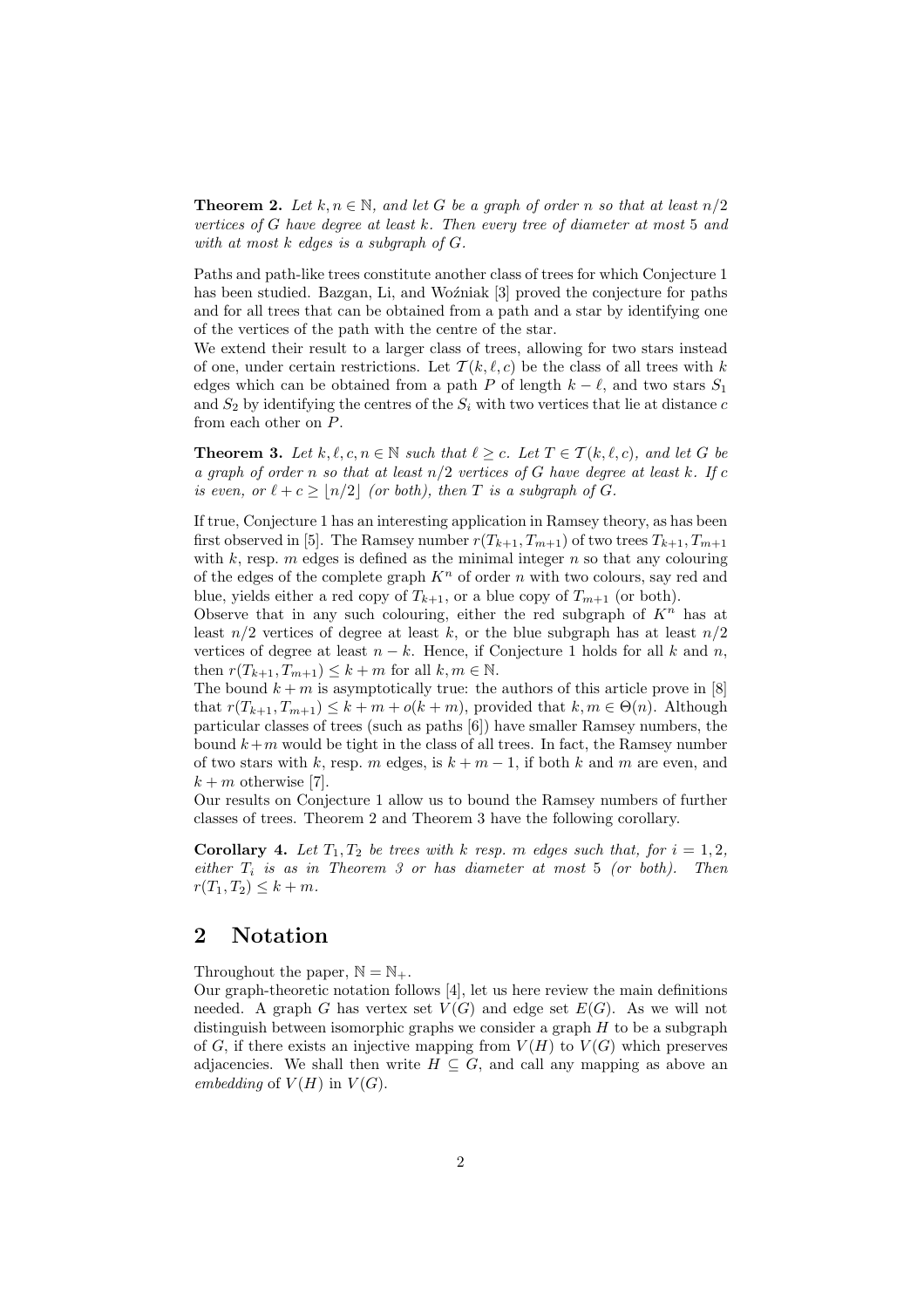The neighbourhood of a vertex v is  $N(v)$ , and the neighbourhood of a set  $X \subseteq$  $V(G)$  is  $N(X) := \bigcup_{v \in X} N(v) \setminus X$ . We set  $\deg_X(v) := |N(v) \cap X|$  and  $\deg(v) :=$  $deg_{V(G)}(v)$ .

The length of a path is the number of its edges. For a path  $P$  and two vertices  $x, y \in V(P)$ , let  $xPy$  denote the subpath of P which starts in x and ends in y. We define  $xP$  and  $Py$  analogously. The *distance* between two vertices is the length of the shortest path connecting them. The *diameter* of  $G$  is the longest distance between any two vertices of G.

### 3 Discussion of the bounds

Let us now discuss the bounds in Conjecture 1. On one hand, as  $T$  could be a star, it is clear that we need that G has a vertex of degree at least  $k$ .

On the other hand, we also need a certain amount of vertices of large degree. In fact, the amount  $n/2$  we require cannot be lowered by a factor of  $(k-1)/(k+1)$ . We shall show now that if we require only  $\frac{k-1}{k+1}n/2 = n/2 - n/(k+1)$  vertices to have degree at least k, the conjecture becomes false whenever  $k + 1$  is even and divides n.

To see this, construct a graph G on n vertices as follows. Divide  $V(G)$  into  $2n/(k+1)$  sets  $A_i$ ,  $B_i$ , so that  $|A_i| = (k-1)/2$ , and  $|B_i| = (k+3)/2$ , for  $i = 1, \ldots, n/(k+1)$ . Insert all edges inside each  $A_i$ , and insert all edges between each pair  $A_i$ ,  $B_i$ . Now, consider the tree T we obtain from a star with  $(k+1)/2$ edges by subdividing each edge but one. Clearly,  $T$  is not a subgraph of  $G$ .

A similar construction shows that we need more than  $\frac{n}{2} - \frac{2n}{k+1}$  vertices of large degree, when  $k + 1$  is odd and divides n, and furthermore, by adding some isolated vertices, our example can be modified for arbitrary  $k$ . This shows that at least  $n/2-2\lfloor n/(k+1)\rfloor-(n \mod (k+1))$  vertices of large degree are needed. Hence, when  $\max\{n/k, n \mod k\} \in o(n)$ , the bound  $n/2$  is asymptotically best possible.

# 4 Trees of small diameter

In this section, we prove Theorem 2. We shall prove the theorem by contradiction. So, assume that there are  $k, n \in \mathbb{N}$ , and a graph G with  $|V(G)| = n$ , such that at least  $n/2$  vertices of G have degree at least k. Furthermore, suppose that T is a tree of diameter at most 5 with  $|E(T)| \leq k$  such that  $T \nsubseteq G$ .

We may assume that among all such counterexamples  $G$  for  $T$ , we have chosen  $G$ edge-minimal. In other words, we assume that the deletion of any edge of  $G$ results in a graph which has less than  $n/2$  vertices of degree k.

Denote by  $L$  the set of those vertices of  $G$  that have degree at least  $k$ , and set  $S := V(G) \setminus L$ . Observe that, by our edge-minimal choice of G, we know that S is independent. Also, we may assume that  $S$  is not empty.

Clearly, our assumption that  $T \not\subseteq G$  implies that for each set M of leaves of T it holds that

there is no embedding  $\varphi$  of  $V(T) \setminus M$  in  $V(G)$  so that  $\varphi(N(M)) \subseteq L$ . (1)

In what follows, we shall often use the fact that both the degree of a vertex and the cardinality of a set of vertices are natural numbers. In particular, assume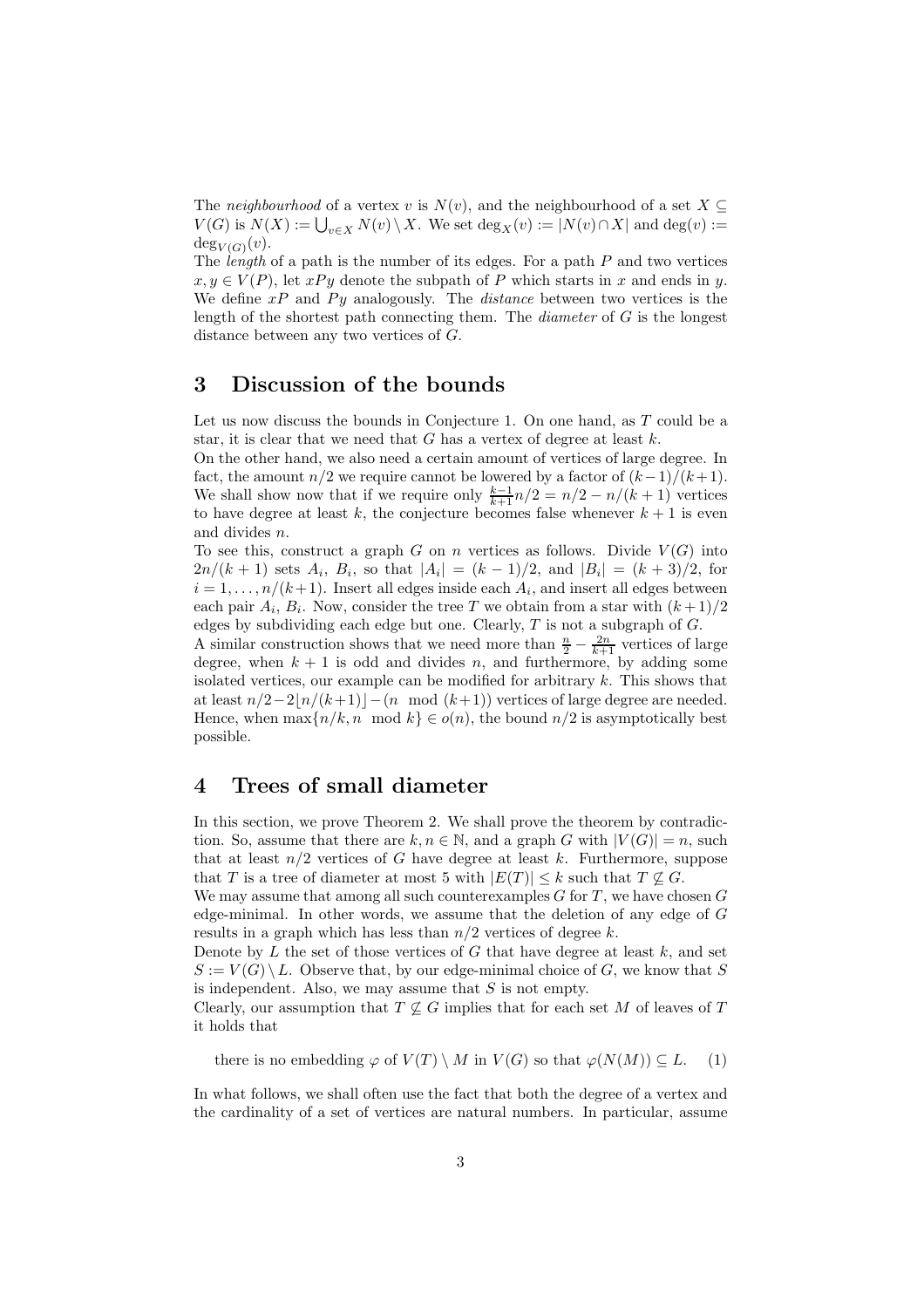that  $U, X \subseteq V(G)$ ,  $u \in V(G)$ , and  $x \in \mathbb{Q}$ . Then the following implication holds.

$$
If |U| < x + 1 \text{ and } \deg_X(u) \ge x, \text{ then } |U| \le \deg_X(u). \tag{2}
$$

Let us now define a useful partition of  $V(G)$ . Set

$$
A := \{v \in L : \deg_L(v) < \frac{k}{2}\},
$$
\n
$$
B := L \setminus A,
$$
\n
$$
C := \{v \in S : \deg(v) = \deg_L(v) \ge \frac{k}{2}\}, \text{ and}
$$
\n
$$
D := S \setminus C.
$$

Let  $r_1r_2 \in E(T)$  be such that each vertex of T has distance at most 2 to at least one of  $r_1, r_2$ . Set

$$
V_1 := N(r_1) \setminus \{r_2\},
$$
  
\n
$$
V_2 := N(r_2) \setminus \{r_1\},
$$
  
\n
$$
W_1 := N(V_1) \setminus \{r_1\},
$$
  
\n
$$
W_2 := N(V_2) \setminus \{r_2\}.
$$

Furthermore, set

$$
V'_1 := N(W_1)
$$
 and  $V'_2 := N(W_2)$ .

Observe that  $|V_1 \cup V_2 \cup W_1 \cup W_2| < k$ . So, without loss of generality (since we can otherwise interchange the roles of  $r_1$  and  $r_2$ ), we may assume that

$$
|V_2 \cup W_1| < \frac{k}{2}.\tag{3}
$$

Since  $|V'_1| \leq |W_1|$ , this implies that

$$
|V_1' \cup V_2| < \frac{k}{2}.\tag{4}
$$

Now, assume that there is an edge  $uv \in E(G)$  with  $u, v \in B$ . We shall conduct this assumption to a contradiction to (1) by proving that then we can define an embedding  $\varphi$  so that  $\varphi(V'_1 \cup V_2 \cup \{r_1, r_2\}) \subseteq L$ .

Define the embedding  $\varphi$  as follows. Set  $\varphi(r_1) := u$ , and set  $\varphi(r_2) := v$ . Map  $V_1'$ to a subset of  $N(u) \cap L$ , and  $V_2$  to a subset of  $N(v) \cap L$ . This is possible, as (2) and (4) imply that  $|V'_1 \cup V_2| + 1 \le \deg_L(v)$ .

We have thus reached the desired contradiction to (1). This proves that

$$
B \ \ is \ independent. \tag{5}
$$

Set

$$
N := N(B) \cap L \subseteq A.
$$

We claim that each vertex  $v \in N$  has degree

$$
\deg_B(v) < \frac{k}{4}.\tag{6}
$$

Then, (5) and (6) together imply that

$$
|B|\frac{k}{2}\leq e(N,B)\leq |N|\frac{k}{4},
$$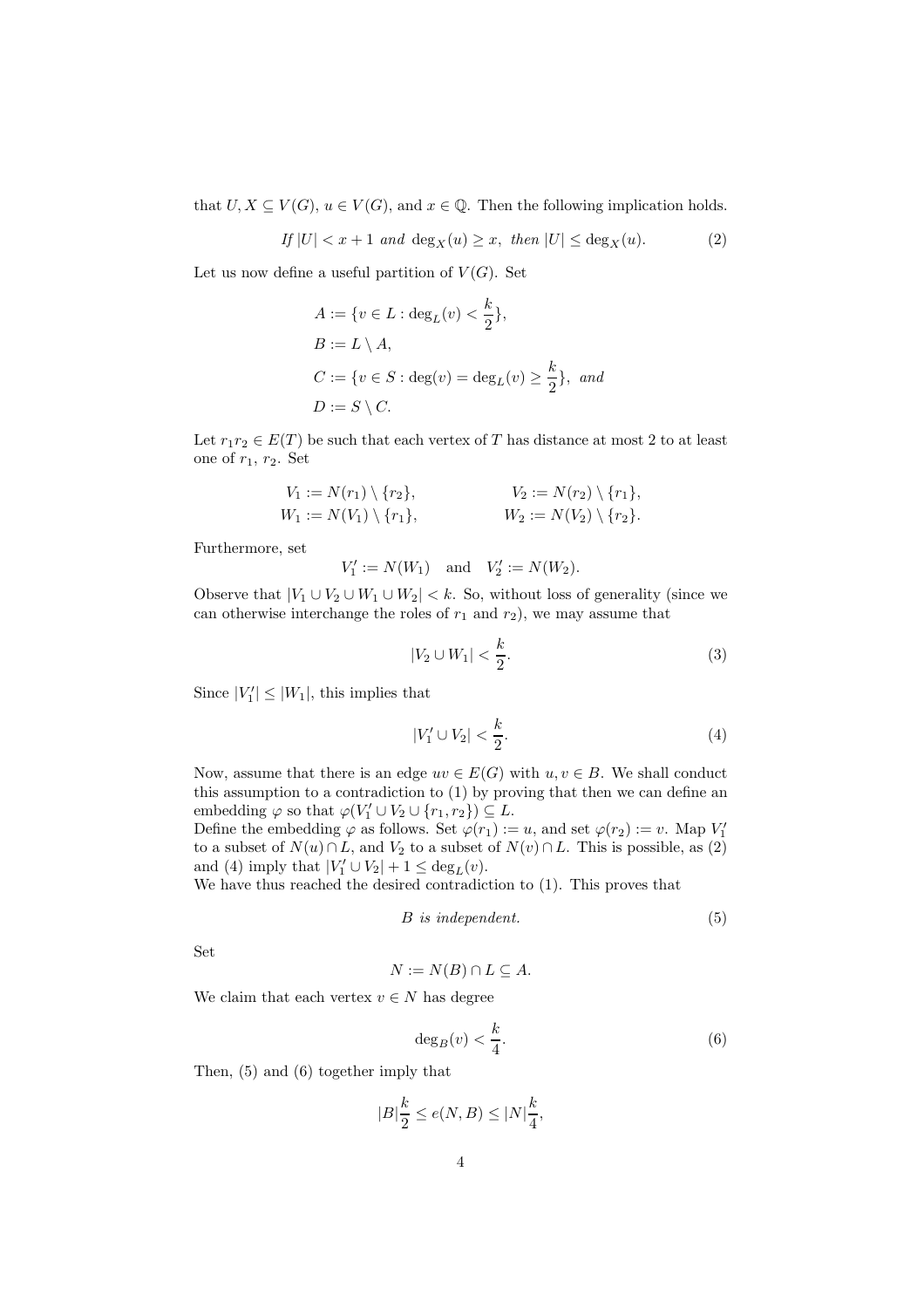and hence,

$$
|N| \ge 2|B|. \tag{7}
$$

In order to see (6), suppose otherwise, i.e., suppose that there is a vertex  $v \in N$ with  $\deg_B(v) \geq \frac{k}{4}$  $\frac{k}{4}$ . Observe that by (4),  $|\vec{V_1} \cup V_2'| < \frac{k}{2}$  $\frac{k}{2}$  and hence we may assume that at least one of  $|V_1'|$ ,  $|V_2'|$ , say  $|V_1|$ , is smaller than  $\frac{k}{4}$ . The case when  $|V'_2| < \frac{k}{4}$  $\frac{k}{4}$  is done analogously.

We define an embedding  $\varphi$  of  $V_1' \cup V_2' \cup \{r_1, r_2\}$  in  $V(G)$  as follows. Set  $\varphi(r_1) := v$ and map  $V'_1 \cup \{r_2\}$  to  $N(v) \cap B$ . This is possible, because  $|V'_1| + 1 < \frac{k}{4} + 1$ , and thus, by (2),  $|\hat{V}'_1 \cup \{r_2\}| \le \deg_B(v)$ .

Next, map  $V'_2$  to  $N(u) \cap L$ , where  $u := \varphi(r_2)$ . This is safe, as (5) implies that

$$
N(u)\cap L\cap \varphi(V_1')=\emptyset,
$$

and furthermore, by (4),  $|V_2'| + 1 < \frac{k}{2} + 1$ . Together with (2), we thus obtain that

$$
|V_2' \cup \{r_1\}| = |V_2'| + 1 \le \deg_L(u).
$$

This yields the desired contradiction to (1), and thus proves (6).

Now, set

$$
X := \{ v \in L : \deg_{C \cup L}(v) \ge \frac{k}{2} \} \supseteq B.
$$

We claim that

$$
e(X, C) = 0.\t\t(8)
$$

Observe that then

$$
X = B,\t\t(9)
$$

and,

$$
e(B,C) = 0.\t(10)
$$

In order to see  $(8)$ , suppose for contradiction that there exists an edge uv of  $G$ with  $u \in X$  and  $v \in C$ . We define an embedding  $\varphi$  of  $V'_1 \cup V_2 \cup W_1^C \cup \{r_1, r_2\}$ in  $V(G)$ , where  $W_1^C$  is a certain subset of  $W_1$ , as follows.

Set  $\varphi(r_1) := u$ , and set  $\varphi(r_2) := v$ . Embed a subset  $V_1^C$  of  $V_1'$  in  $N(u) \cap C$ , and a subset  $V_1^L = V_1' \setminus V_1^C$  in  $N(u) \cap L$ . We can do so by (2), and since by (4),  $|V'_1| < \frac{k}{2}.$ 

Next, map  $W_1^C := N(V_1^C) \cap W_1$  and  $V_2$  to L, preserving all adjacencies. This is possible by  $(2)$ . Indeed, observe that by the independence of S, each vertex in C has at least  $\frac{k}{2}$  neighbours in L, while by (3), we have that

$$
|V_1^L \cup W_1^C \cup V_2 \cup \{u\}| \le |W_1 \cup V_2| + 1 < \frac{k}{2} + 1.
$$

We have hence mapped  $V'_1, V_2, W_1^C$  and the vertices  $r_1$  and  $r_2$  in a way so that the neighbours of  $(V_1 \setminus V_1') \cup (W_1 \setminus W_1^C) \cup W_2$  are mapped to L. This yields the desired contradiction to (1). We have thus shown (8), and consequently, also (9) and (10).

Observe that

$$
D \neq \emptyset. \tag{11}
$$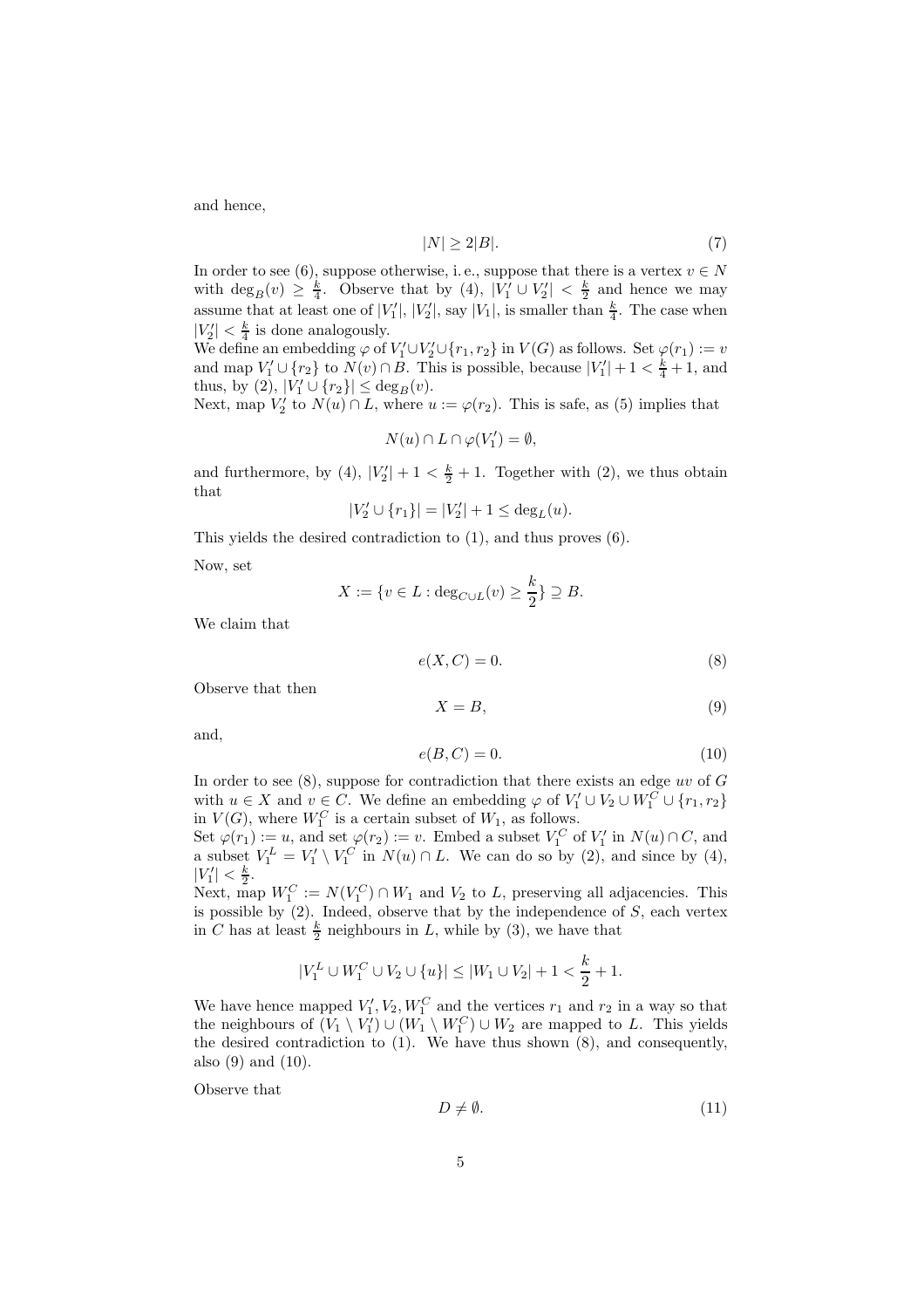Indeed, otherwise  $C \neq \emptyset$  and thus by (8), we have that  $A \neq \emptyset$ . By (9), this implies that  $D \neq \emptyset$ , contradicting our assumption. Next, we claim that there is a vertex  $w \in N$  with

$$
\deg_{C \cup L}(w) \ge \frac{k}{4}.\tag{12}
$$

Indeed, suppose otherwise. Using (9) and (11), we obtain that

$$
|A \setminus N|\frac{k}{2} + |N|\frac{3k}{4} \le e(A, D) < |D|\frac{k}{2}.
$$

Dividing by  $\frac{k}{4}$ , it follows that

$$
2|A| + |N| < 2|D|.
$$

Together with (7), this yields

$$
|D| > |A| + |B| \ge \frac{n}{2},
$$

a contradiction, since by assumption  $|D| \leq |S| \leq \frac{n}{2}$ . This proves (12).

Using a similar argument as for  $(8)$ , we can now show that

$$
|V_1'| \ge \frac{k}{4}.\tag{13}
$$

Indeed, otherwise use (12) in order to map  $r_1$  to w,  $r_2$  to any  $u \in N(w) \cap B$ , and embed  $V'_1$  in  $C \cup L$ , and  $V_2$  and  $W_1^C$  (defined as above) in L, preserving adjacencies. This yields the desired contradiction to (1).

Observe that (13) implies that  $\frac{k}{4} \leq |V'_1| \leq |W_1|$ , and hence, by (3),

$$
|V_2| < \frac{k}{4}.\tag{14}
$$

We claim that moreover

$$
|V_1' \cup W_2| \ge \frac{k}{2}.\tag{15}
$$

Suppose for contradiction that this is not the case. We shall then define an embedding  $\varphi$  of  $V'_1 \cup V_2 \cup \{r_1, r_2\} \cup W_2^C$  in  $V(G)$ , for a certain  $W_2^C \subseteq W_2$ , as follows.

Set  $\varphi(r_2) := w$ , and choose for  $\varphi(r_1)$  any vertex  $u \in N(w) \cap B$ . Map a subset  $V_2^C$  of  $V_2$  to  $N(w) \cap C$ , and map  $V_2^L := V_2 \setminus V_2^C$  to  $N(w) \cap L$ . This is possible, as by (2), by (12), and by (14), we have that  $\deg_{C \cup L}(w) \ge |V_2| + 1$ .

We may assume that we chose  $V_2^C$  so that it contains as many vertices from  $V_2 \setminus V_2'$  as possible. We now plan to map  $W_2^C := N(V_2^C) \cap W_2$  to  $V(G)$ . Observe that by our choice of  $V_2^C$ , either  $V_2^C \subseteq V_2 \setminus V_2'$ , and hence  $W_2^C$  is empty, or  $V_2^L \subseteq V_2'$ . In the latter case, it follows that

$$
|V_2^L| \leq |W_2 \setminus W_2^C|,
$$

and by our assumption that  $|V_1' \cup W_2| < \frac{k}{2}$  $\frac{k}{2}$ , we obtain that

$$
|V_2^L \cup W_2^C \cup \{r_2\}| \le |W_2| + 1 < \frac{k}{2} + 1.
$$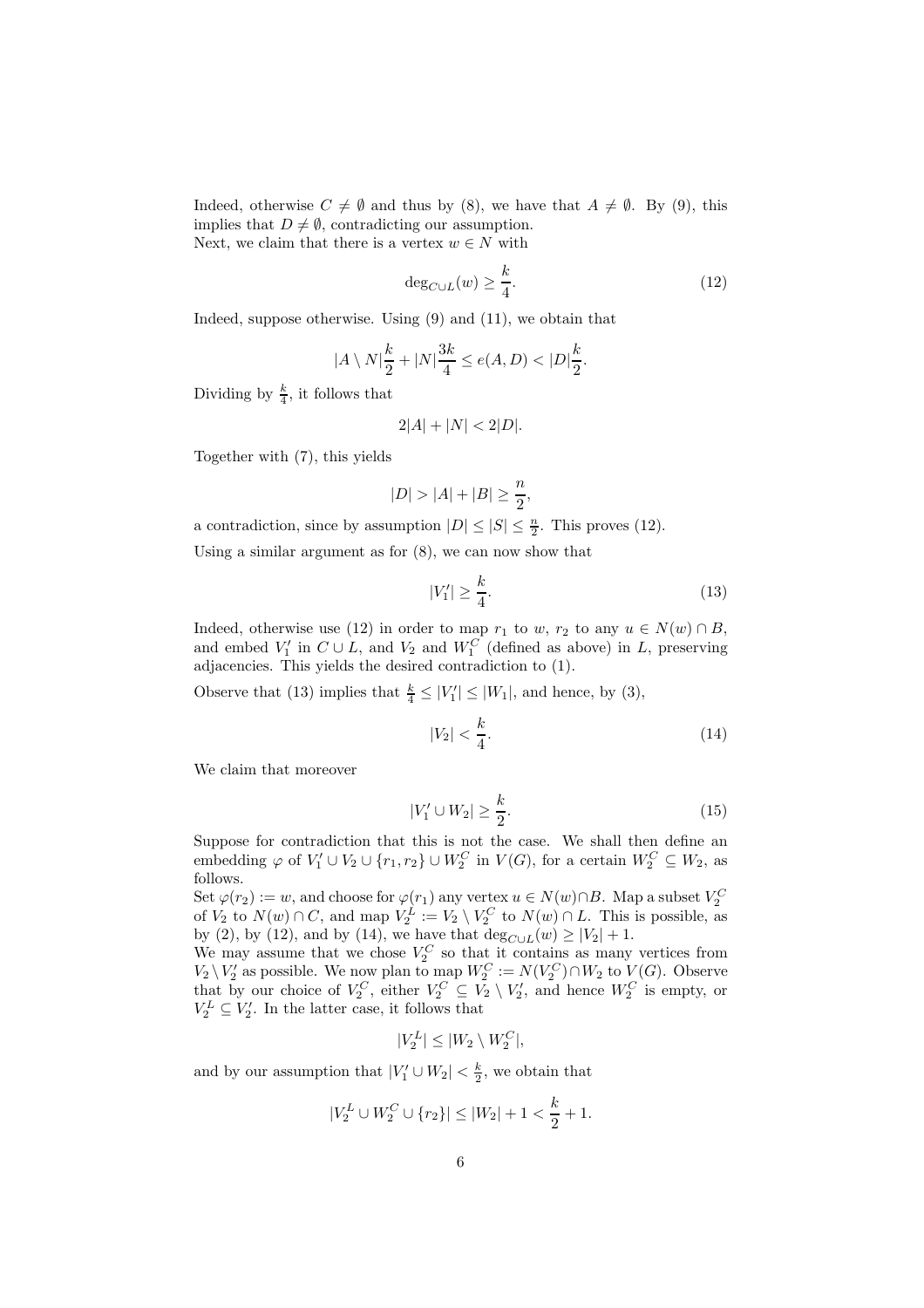Thus, by (2), for each  $v \in C$ , we have that  $\deg(v) \geq |V_2^L \cup W_2^C| + 1$ . Observe that (10) implies that  $u \notin N(C)$ . So, we can map  $W_2^C$  to  $\tilde{L}$ , preserving all adjacencies.

Next, we shall map  $V'_1$  to  $N(u) \cap L$ . We can do so, since

$$
|V_1' \cup V_2^L \cup \{r_2\}| < \frac{k}{2} + 1
$$

by (4), and since, in the case that  $W_2^C = \emptyset$ , we use by our assumption that (15) does not hold to see that

$$
|V_1' \cup V_2^L \cup W_2^C \cup \{r_2\}| \le |V_1' \cup W_2| + 1 < \frac{k}{2} + 1.
$$

Hence, by (2), in either case it follows that

$$
\deg_L(u) \ge |V_1' \cup V_2^L \cup W_2^C \cup \{r_2\}|.
$$

We have thus embedded all of  $V(T)$  except  $(V_1 \setminus V'_1) \cup (W_2 \setminus W'_2) \cup W_1$  whose neighbours have their image in  $L$ . This yields a contradiction to  $(1)$ , and hence proves (15).

Now, let  $x \in \mathbb{Q}$  be such that  $|V'_1| = x \cdot \frac{k}{2}$  $\frac{k}{2}$ . Then, by (15),

$$
|W_2| \ge (1-x)\frac{k}{2}.
$$

On the other hand, since  $|W_1| \ge |V'_1| = x \frac{k}{2}$  $\frac{k}{2}$ , and  $|V(T)| = k + 1$ , we have that

$$
|(V_1 \setminus V_1') \cup V_2 \cup W_2| = |V(T) \setminus (V_1' \cup W_1 \cup \{r_1, r_2\})|
$$
  
< 
$$
< (1-x)k.
$$

Combining these inequalities, we obtain that

$$
|V_1 \cup V_2| = |V'_1 \cup (V_1 \setminus V'_1) \cup V_2|
$$
  

$$
< x\frac{k}{2} + (1-x)k - (1-x)\frac{k}{2}
$$
  

$$
= \frac{k}{2}.
$$
 (16)

The now gained information on the structure of  $T$  enables us to show next that for each vertex v in  $\tilde{N} := N(B \cup C) \cap L$  it holds that

$$
\deg_L(v) < \frac{k}{4}.\tag{17}
$$

Suppose for contradiction that this is not the case, i. e., that there exists a  $v\in \tilde{N}$ with  $\deg_L(v) \geq \frac{k}{4}$ . We define an embedding  $\varphi$  of  $V(T) \setminus (W_1 \cup W_2)$  in  $V(G)$  so that  $N(W_1 \cup W_2)$  is mapped to L.

Set  $\varphi(r_2) := v$  and choose for  $\varphi(r_1)$  any vertex  $u \in N(v) \cap (B \cup C)$ . By (14), and since we assume that (17) does not hold, we can map  $V_2$  to  $N(v) \cap L$ . Moreover, since by  $(2)$  and  $(16)$  we have that

$$
\deg_L(u) \ge |V_1 \cup V_2 \cup \{r_2\}|,
$$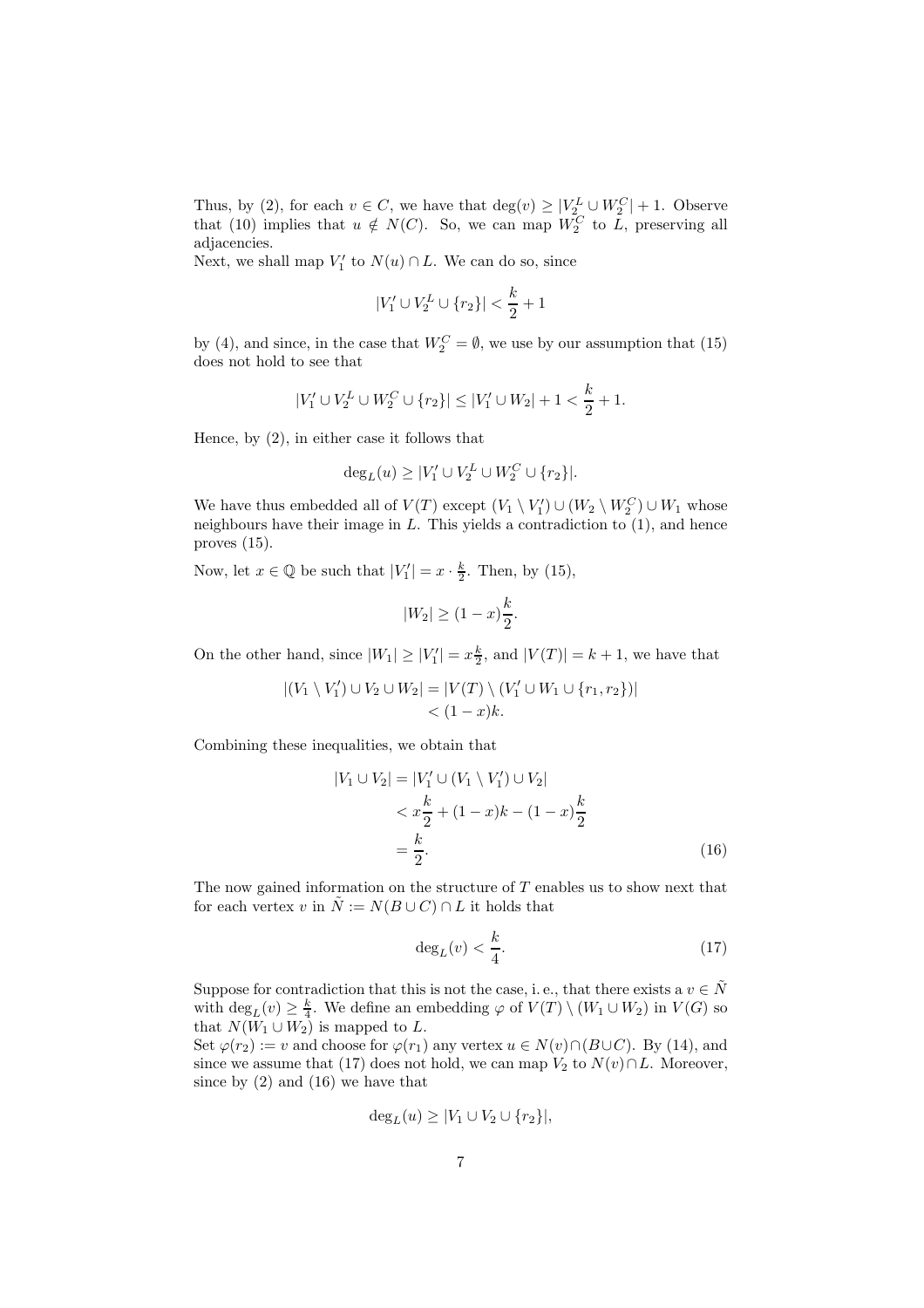we can map  $V_1$  to  $N(u) \cap L$ . We have hence mapped all of  $V(T)$  but  $W_1 \cup W_2$ to  $L$ , which yields the desired contradiction to  $(1)$  and thus establishes  $(17)$ .

We shall finally bring  $(17)$  to a contradiction. We use  $(5)$ ,  $(9)$ ,  $(10)$  and  $(17)$  to obtain that

$$
|D|\frac{k}{2} \ge e(D, L)
$$
  
\n
$$
\ge |A \setminus \tilde{N}|\frac{k}{2} + |\tilde{N}|\frac{3k}{4} - e(C, \tilde{N}) + |B|k - e(B, \tilde{N})
$$
  
\n
$$
\ge |A|\frac{k}{2} + |\tilde{N}|\frac{k}{4} + |B|k - e(B \cup C, \tilde{N}).
$$

Since  $|S| \leq |L|$  by assumption, this inequality implies that

$$
\begin{aligned} |B|\frac{k}{2}+|C|\frac{k}{2}+|\tilde{N}|\frac{k}{4} &\leq |B|\frac{k}{2}+(|A|+|B|-|D|)\frac{k}{2}+|\tilde{N}|\frac{k}{4} \\ &\leq e(B\cup C,\tilde{N}) \\ &\leq |\tilde{N}|\frac{k}{2}, \end{aligned}
$$

where the last inequality follows from the fact that  $\tilde{N} \subseteq A = L \setminus X$ , by (9). Using (17), a final double edge-counting now gives

$$
(|A| + |B| + |C|) \frac{k}{2} \le |A| \frac{k}{2} + |\tilde{N}| \frac{k}{4}
$$
  
\n
$$
\le e(A, S)
$$
  
\n
$$
< |D| \frac{k}{2} + |C| k
$$
  
\n
$$
= |S| \frac{k}{2} + |C| \frac{k}{2},
$$

implying that  $|L| < |S|$ , a contradiction. This completes the proof of Theorem 2.

#### 5 Caterpillars

In this section, we shall prove Theorem 3. We shall actually prove something stronger, namely Lemmas 6 and 7.

A caterpillar is a tree T where each vertex has distance at most 1 to some central path  $P \subseteq T$ . In this paper, we shall consider a special subclass of caterpillars, namely those that have at most two vertices of degree greater than 2. Observe that any such caterpillar  $T$  can be obtained from a path  $P$ by identifying two of its vertices,  $v_1$  and  $v_2$ , with the centres of stars. We shall write  $T = C(a, b, c, d, e)$ , if P has length  $a + c + e$ , and  $v_1$  and  $v_2$  are the  $(a + 1)$ th and  $(a + c + 1)$ th vertex on P, and have b, resp. d, neighbours outside P. Therefore, if  $a, e > 0$ , then  $C(a, b, c, d, e)$  has  $b + d + 2$  leaves.

We call P the body, and  $v_1$  and  $v_2$  the joints of the caterpillar. For illustration, see Figure 1.

So  $\mathcal{T}(k,\ell,c)$ , as defined in the introduction, denotes the class of all caterpillars  $C(a, b, c, d, e)$  with  $b + d = \ell$ , and  $a + b + c + d + e = k$ . We can thus state the result of Bazgan, Li, and Woźniak mentioned in the introduction as follows.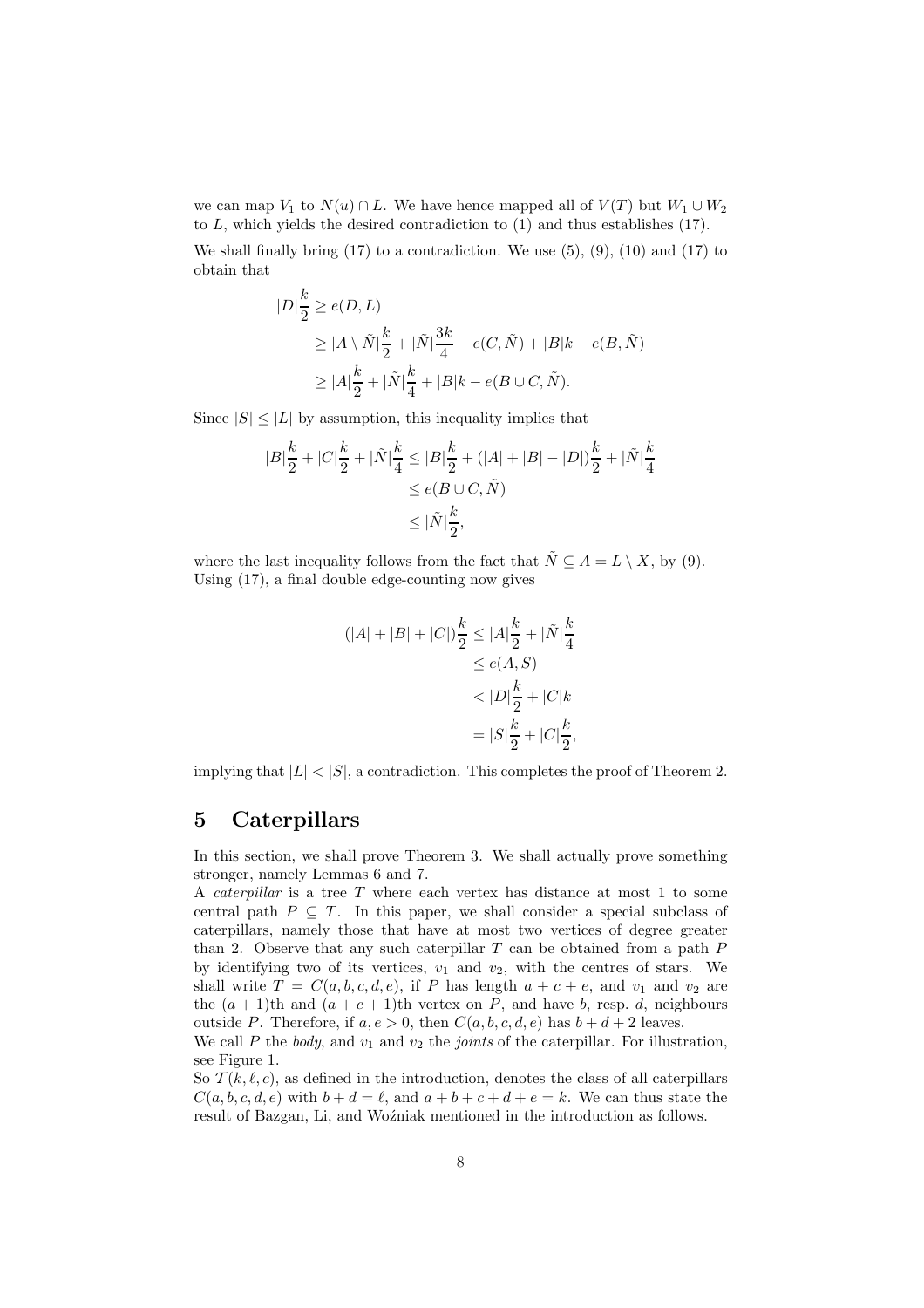

Figure 1: The caterpillar  $C(2, 3, 4, 2, 1)$  or  $C(2, 3, 4, 3, 0)$ .

**Theorem 5** (Bazgan, Li, Woźniak [3]). Let k,  $\ell, c \in \mathbb{N}$ , and let  $T = C(a, 0, c, d, e)$ be a tree from  $T(k, \ell, c)$ . Let G be a graph so that at least half of the vertices of G have degree at least  $k$ . Then  $T$  is a subgraph of  $G$ .

We shall now prove (separately) the two subcases of Theorem 3. Our first lemma deals with the case when  $c$  is even.

**Lemma 6.** Let  $k, \ell, c \in \mathbb{N}$  so that c is even and  $\ell \geq c$ . Let  $T \in \mathcal{T}(k, \ell, c)$ , and let  $G$  be a graph such that at least half of the vertices of  $G$  have degree at least  $k$ . Then  $T$  is a subgraph of  $G$ .

*Proof.* Observe that we may assume that  $\ell > 2$ . Let  $v_1$  and  $v_2$  be the joints of T, and let P be its body. As above, denote by L the set of those vertices of  $G$ that have degree at least k and set  $S := V(G) \setminus L$ . We may assume that S is independent.

By Theorem 5, there is a path  $P_k$  of length k in G. Let  $\varphi$  be an embedding of  $V(P)$  in  $V(P_k)$  which maps the starting vertex of P to the starting vertex u of  $P_k$ . Now, if both  $u_1 := \varphi(v_1)$  and  $u_2 := \varphi(v_2)$  are in L, then we can easily extend  $\varphi$  to  $V(T)$ .

On the other hand, if both  $u_1$  and  $u_2$  lie in S, then we can 'shift' the image of  $V(P)$  along  $P_k$  by 1 away from u, i.e., we map each vertex  $v \in \varphi(V(P))$  to its neighbour on  $vP_k$ . Then, the composition of  $\varphi$  and the shift maps both  $v_1$ and  $v_2$  to L, and can thus be extended to an embedding of  $V(T)$ .

To conclude, assume that one of the two vertices  $u_1$  and  $u_2$  lies in L and the other lies in  $S$ . As  $c$  is even and  $S$  is independent, it follows that there are two consecutive vertices  $w_1$  and  $w_2$  (in this order) on  $u_1P_ku_2$  which lie in L.

Similarly as above, shift the image of  $V(P)$  away from u. In fact, we repeat this shift until  $u_1$  is shifted to  $w_1$ . If the composition of  $\varphi$  with the iterated shift maps  $v_2$  to L, we are done. Otherwise, we shift the image of  $V(P)$  once more. Then both  $v_1$  and  $v_2$  are mapped to  $L$ , and we are done.

Observe that in total, we have shifted the image of  $V(P)$  at most c times. We could do so, since  $|P_k| - |P| = \ell > c$  by assumption.  $\Box$ 

We now allow  $c$  to be odd, restricting the choice of  $k$ .

**Lemma 7.** Let  $k, \ell, c, n \in \mathbb{N}$  be such that  $\ell \geq c$ . Let  $T = C(a, b, c, d, e)$  be a tree in  $T(k, \ell, c)$ , and let G be a graph of order n such that at least  $n/2$  vertices of G have degree at least k. Suppose that

- (i)  $k \ge |n/2| + 2 \min\{a, e\}, \text{ if } \max\{a, e\} \le k/2, \text{ and}$
- (ii)  $k \ge |n/4| + a + e + 1$ , if  $\max\{a, e\} > k/2$ .

Then  $T$  is a subgraph of  $G$ .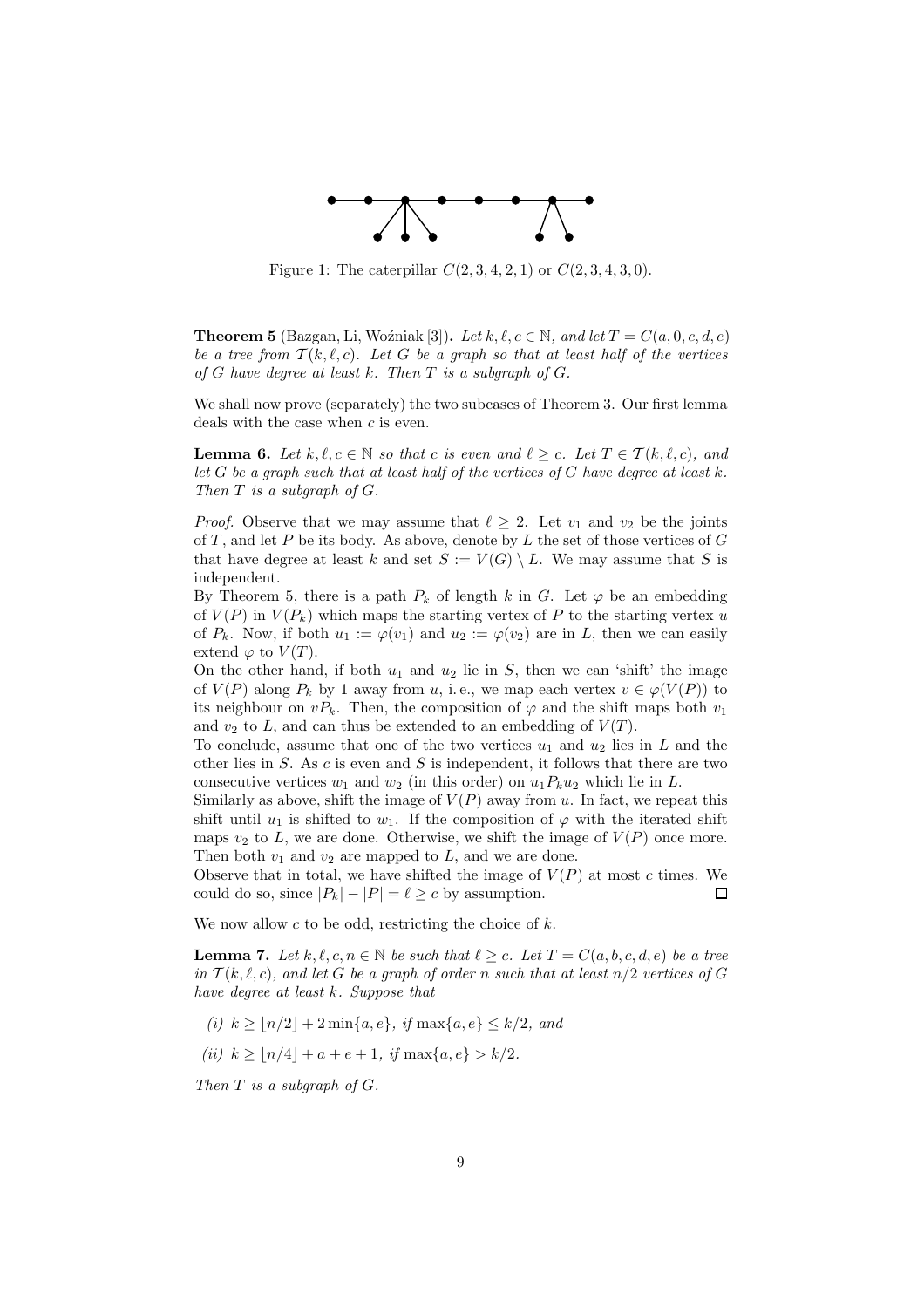Observe that in case (ii) of Lemma 7 it follows that

 $k > |n/4| + \min\{a, e\} + \max\{a, e\} > |n/4| + \min\{a, e\} + k/2,$ 

and hence, as in (i),

$$
k \ge \lfloor n/2 \rfloor + 2 \min\{a, e\}.
$$

*Proof of Lemma 7.* As before, set  $L := \{v \in V(G) : \deg(v) \geq k\}$  and set  $S := V(G) \setminus L$ . We may assume that S is independent, and that that  $a, e \neq 0$ . Because of Theorem 5, we may moreover assume that  $b, d > 0$  (and thus  $\ell \geq 2$ ), and by Lemma 6, that c is odd. Set  $x := min\{a, e\}$  and set  $E := max\{a, e\}$ .

Suppose that  $T \nsubseteq G$ . Using the same shifting arguments as in the proof of Lemma 6, we may assume that every path in  $G$  of length at least  $k$  zigzags between  $L$  and  $S$ , except possibly on its first  $a$  and its last  $e$  edges. In fact, as  $c$ is odd, we can even assume that every path in G of length at least  $k - 1$  zigzags between  $L$  and  $S$ , except possibly on its first  $a$  and its last  $e$  edges.

As paths are symmetric, we may actually assume that every path  $Q = x_0 \dots x_m$ in G of any length  $m \geq k-1$  zigzags on its subpaths  $x_{\infty}Qx_{m-E}$  and  $x_{E}Qx_{m-\infty}$ . Observe that these subpaths overlap exactly if  $E \leq m/2$ . Our aim is now to find a path that does not zigzag on the specified subpaths, which will yield a contradiction.

So, let Q be the set of those subpaths of G that have length at least  $k-1$  and end in L. Observe that by Theorem 5, and since S is independent,  $\mathcal{Q} \neq \emptyset$ . Among all paths in  $Q$ , choose  $Q = x_0 \dots x_m$  so that it has a maximal number of vertices in L.

This choice of Q guarantees that  $N(x_m) \subseteq S \cup V(Q)$ . Observe that the remark after the statement of Lemma 7 implies that in both cases (i) and (ii) ,

$$
\deg(x_m) \ge k > \lfloor n/2 \rfloor + 2\omega
$$
  
\n
$$
\ge |S| + 2\omega.
$$

Since  $x > 0$ , we thus obtain that  $x_m$  has a neighbour  $x_s \in L \cap V(Q)$  with

$$
s \in [\infty, m - \infty - 1].
$$

Moreover, in the case that  $E > m/2$ , condition (ii) of Lemma 7 implies that

$$
deg(x_m) \ge k \ge 2(\lfloor n/4 \rfloor + a + e + 1) - k
$$
  
 
$$
\ge \lfloor n/2 \rfloor - 1 + 2\omega + 2E + 2 - (m + 1)
$$
  
 
$$
= |S| + 2\omega + 2E - m.
$$

Hence, in this case we can guarantee that

$$
s \in [\infty, m - E - 1] \cup [E, m - \infty - 1].
$$

Now, consider the path  $Q^*$  we obtain from Q by joining the subpaths  $x_1Qx_s$ and  $x_{s+1}Qx_m$  with the edge  $x_sx_m$ . Then  $Q^*$  is a path of length  $m \geq k-1$  which contains the  $L - L$  edge  $x_s x_m$ . Note that  $x_s x_m$  is neither one of the first æ nor of the last æ edges on  $Q^*$ . Furthermore, in the case that  $E > m/2$ , we know that  $x_s x_m$  is none of the middle  $2E - m$  edges on  $Q^*$ . This contradicts our assumption that every path of length at least  $k-1$  zigzags between L and S except possibly on these subpaths.  $\Box$